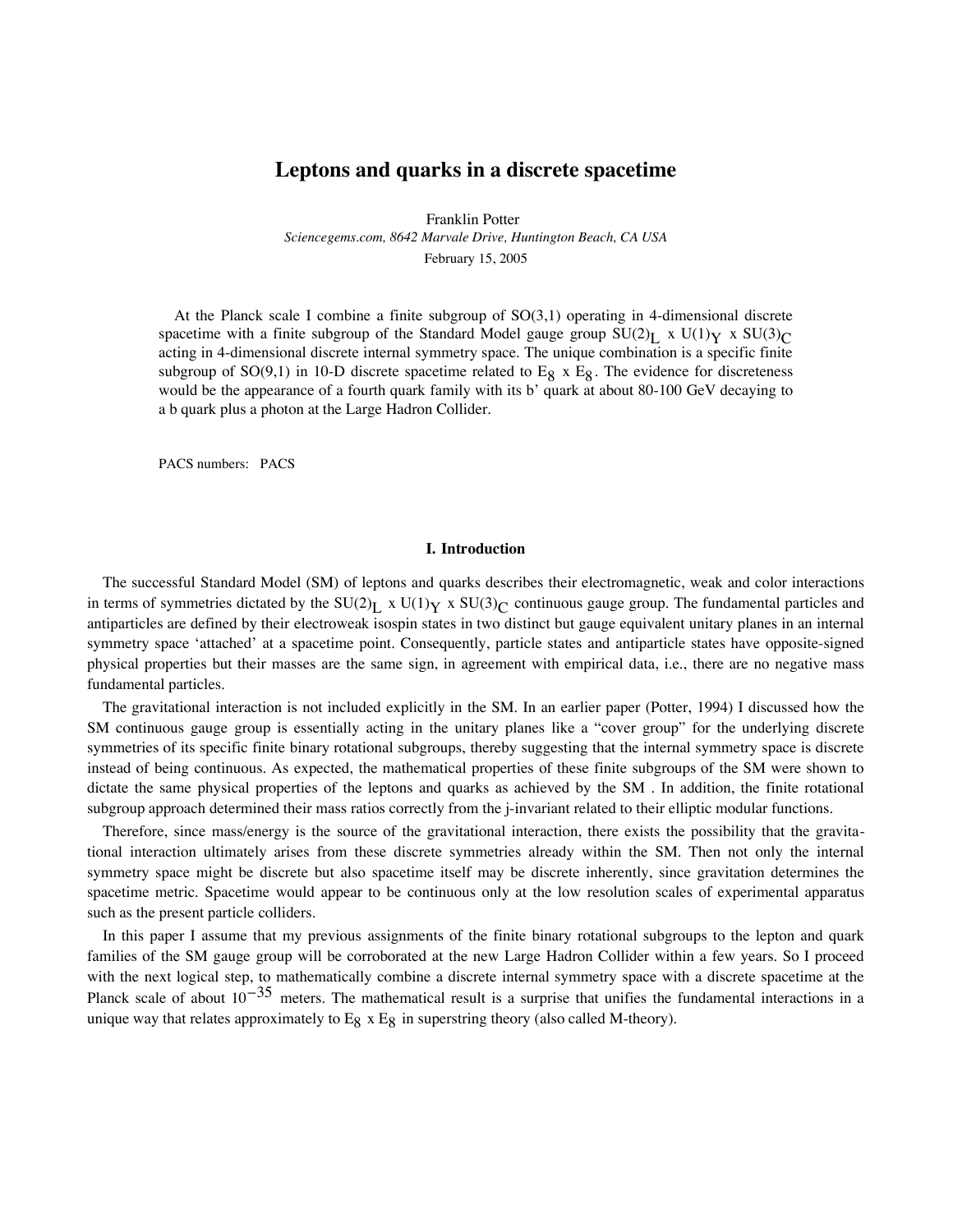# **II. Dimensions of the internal symmetry space?**

 I take the internal symmetry space of the SM to be discrete, but we need to know how many dimensions there are. Do we need two complex spatial dimensions for a unitary plane as suggested by SU(2), or do we need three as suggested by the SU(3) symmetry of the color interaction, or do we need more?

The lepton and quark particle states are defined as electroweak isospin states by the electroweak part of the SM gauge group, particles in the normal unitary plane  $C^2$  and antiparticles in the conjugate unitary plane  $C^2$ . Photon,  $W^+$ ,  $W^-$ , and  $Z^0$  interactions of the electroweak SU(2)<sub>L</sub> x U(1)<sub>Y</sub> gauge group operationing in the unitary plane rotate the two particle states (i.e., the two complex basis spinors in the unitary plane) into one another. These electroweak rotations can be considered to occur also in an equivalent 4-dimensional real euclidean space  $R^4$  and in an equivalent quaternion space Q, both these spaces being useful for a better geometrical understanding of the SM.

The quark states are defined also by the color symmetries of  $SU(3)<sub>C</sub>$ , i.e., each quark comes in one of three possible colors, red R, green G, or blue B, while the lepton states have no color charge. Normally, one would consider  $SU(3)<sub>C</sub>$ operating in a space of three complex dimensions, or its equivalent six real dimensions. In fact,  $SU(3)_C$  can operate successfully in the smaller unitary plane  $C^2$ , because each SU(3) operation can be written as the product of three specific SU(2) operations (Rowe, Sanders and de Guise, 1999). An alternative geometrical explanation has the gluon operations of the color interaction rotate one color state into another in a 4-dimensional real space, as discussed in my 1994 article. Briefly, real 4-dimensional space  $R^4$  has orthogonal coordinates (w,x,y,z), and its 4-D rotations occur simultaneously in two orthogonal planes. There being only three distinct pairs of orthogonal planes, [wx, yz], [xy, zw], and [yw, xz], each color R, G, or B is assigned to a specific pair, thereby making color an exact geometrical symmetry. Consequently, the gluon operations of SU(3)<sub>C</sub> occur in the 4-D real space R<sup>4</sup> that is equivalent to the unitary plane. Detailed matrix operations confirm that hadrons with quark-antiquark pairs, three quarks, or three antiquarks, are colorless combinations.

 The internal symmetry space is a discrete 4-dimensional real space because this space allows the SM gauge group to operate completely. One does not need a larger 6-dimensional real space for its internal symmetry space.

#### **III. Dimensions of spacetime?**

 I take physical spacetime to be 4-dimensional with one time dimension. Spacetime is normally considered to be continuous and 4-dimensional, with three spatial dimensions and one time dimension. However, in the last two decades several approaches toward unifying all fundamental interactions have considered additional mathematical spatial dimensions and/or more time dimensions. For example, superstring theory (Schwarz, 2003) at the high energy regime, i.e., at the Planck scale, proposes 10 or 11 spacetime dimensions in its present mathematical formulation, including the one time dimension. These extra spatial dimensions may correspond to six or seven dimensions 'curled up' into an internal symmetry space for defining fundamental particle states at each spacetime point in order to accommodate the SM in the low energy regime. The actual physical spacetime itself may still have three spatial dimensions and one time dimension.

There remains the question of whether spacetime is continuous or discrete. If the internal symmetry space is indeed discrete, then perhaps spacetime itself might be discrete also. Researchers in loop quantum gravity (Urrutia, 2004) at the Planck scale divide spacetime into discrete subunits, considering a discrete 4-D spacetime with its discrete Lorentz transformations to be a viable approach. I therefore take 4-D discrete spacetime as a starting point.

The goal now is to combine the finite subgroups of the gauge group of the SM and the finite group of discrete Lorentz boosts and discrete spacetime rotations into one unified group. All four known fundamental interactions would be unified. Although many unification schemes for the fundamental interactions have been attempted over the past three decades utilizing continuous groups, I believe this attempt is the first one that combines finite groups. Mathematically, the result must be unique, otherwise different fundamental laws could exist in different parts of the universe.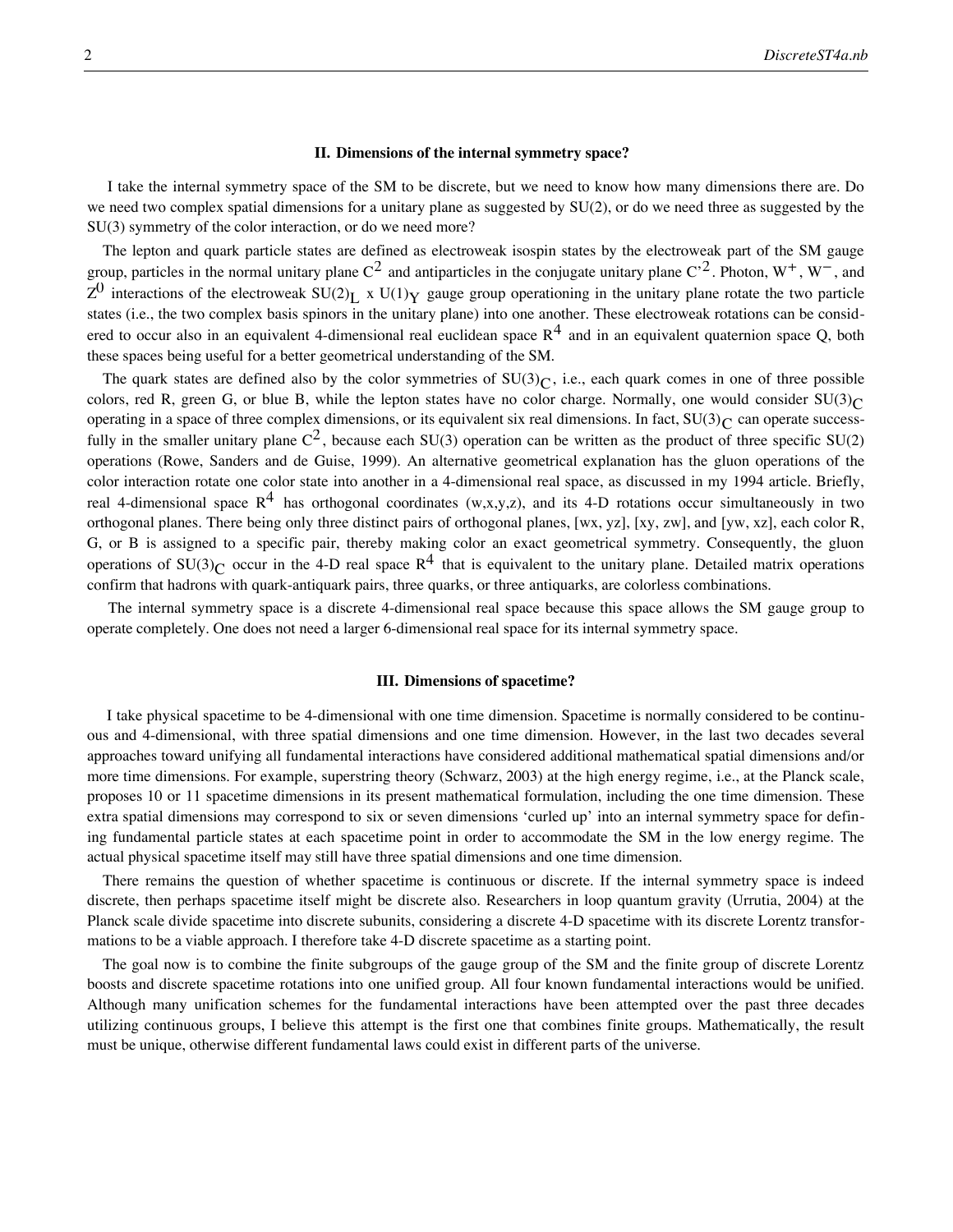# **IV. Discrete internal symmetry space**

The most important finite symmetry groups in the 4-D discrete internal symmetry space are the 3-D binary rotational subgroups [3,3,2], [4,3,2], and [5,3,2] of the SM gauge group because they contain both 3-D and 4-D discrete rotations and inversions. These are the three subgroups of the SM that I proposed for defining the three lepton families and the lepton states. Being subgroups of  $SU(2)_L$  x  $U(1)_Y$ , they have group operations represented by 2 x 2 unitary matrices or, equivalently, by unit quaternions. Quaternions provide the more obvious geometrical connection (Coxeter, 1974), because quaternions perform the dual role of being a group operation and of being a vector in  $R^3$  and in  $R^4$ . One can think visually about the 3-D group rotations and inversions for these three subgroups as quaternions operating on the Platonic solids, with the same quaternions also defining the vertices of regular geometrical objects in  $\mathbb{R}^4$ .

The two mathematical entities, the unit quaternion q and the  $SU(2)$  matrix, are related by

$$
q = w + xi + yj + zk \Longleftrightarrow \begin{pmatrix} w + iz & x + iy \\ -x + iy & w - iz \end{pmatrix}
$$
 (1)

where the *i*, *j*, and *k* are unit imaginaries, their coefficients are real, and  $w^2 + x^2 + y^2 + z^2 = 1$ . The conjugate quaternion  $q' = w - x i - y j - z k$  and its corresponding matrix would represent the same group operation in the conjugate unitary plane for the antiparticles. Recall that Clifford algebra dictates that only  $R^4$ ,  $R^8$ , and other real spaces  $R^n$  with dimensions divisible by four have two equivalent conjugate spaces, the specific mathematical property that accommodates both particle states and antiparticle states. The group  $U(1)\gamma$  for weak hypercharge Y then reduces the symmetry to being gauge equivalent so that particles and antiparticles have the same positive mass.

One might think that we need to analyze each of the three binary rotational subgroups separately when the discrete internal symmetry space is combined with discrete spacetime. Fortunately, the largest binary rotational group [5,3,2] of icosahedral symmetries can represent the two other groups, and a discussion of its 120 quaternion operations is all inclusive mathematically. The elements of this icosahedral group, rotations and inversions, can be represented by the appropriate unit quaternions in several ways.

The connection between the 3-D and 4-D spaces is realized when one equates the 120 group operations on the regular icosahedron  $\{3, 5\}$  to the vectors for the 120 vertices of the 600-cell hypericosahedron  $\{3, 3, 5\}$  in 4-D space in a particular way. These operations of the binary icosahedral group and the vertices of the hypericosahedron are defined by 120 special unit quaternions *qi* known as isosians (Conway and Sloane, 1998), which have the mathematical form

$$
q_i = (e_1 + e_2 \sqrt{5}) + (e_3 + e_4 \sqrt{5})i + (e_5 + e_6 \sqrt{5})j + (e_7 + e_8 \sqrt{5})k,
$$
\n(2)

where the eight  $e_j$  are special rational numbers. Specifically, the 120 icosians are obtained by permutations of

$$
(\pm 1, 0, 0, 0), (\pm 1/2, \pm 1/2, \pm 1/2, \pm 1/2), \text{ and } (0, \pm 1/2, \pm g/2, \pm G/2), \tag{3}
$$

where  $g = G^{-1} = G - 1 = (-1 + \sqrt{5})/2$ . Notice that in each pair, such as  $(e_3 + e_4 \sqrt{5})$ , only one of the  $e_j$  is nonzero, reminding us that the hypericosahedron is really a 4-D object even though we can now define this object in terms of icosians that are expressed in the much larger  $R^8$  euclidean real space.

So the quaternion's dual role allows us to identify the 120 group operations of the icosahedron with the 120 vertices of the hypericosahedron expressed both in  $R^4$  and in  $R^8$ , essentially telescoping from 3-D rotational operations all the way to their representations in an 8-D space. These special 120 icosians are to be considered as special octonions, 8-tuples of rational numbers which, with respect to a particular norm, form part of a special lattice in *R*<sup>8</sup> .

The two other subgroups are next. The 24 quaternions of the binary tetrahedral group [3,3,2] are contained already in the above 120 icosians. So we are left with accommodating the binary octahedral group [4,3,2] into the same icosian format. We need 48 special quaternions for its 48 operations, the 24 quaternions defining the vertices of the 4-D object known as the 24-cell contained already in the hypericosahedron above and another 24 quaternions for the reciprocal 24-cell. The 120 unit quaternions reciprocal to the ones above will meet this requirement as well as define an equivalent set for the reciprocal hypericosahedron, and this second set of 120 octonions also forms part of a special lattice in *R*<sup>8</sup> . Together, these two lattice

$$
E_8 \hspace{1.5cm} R^8
$$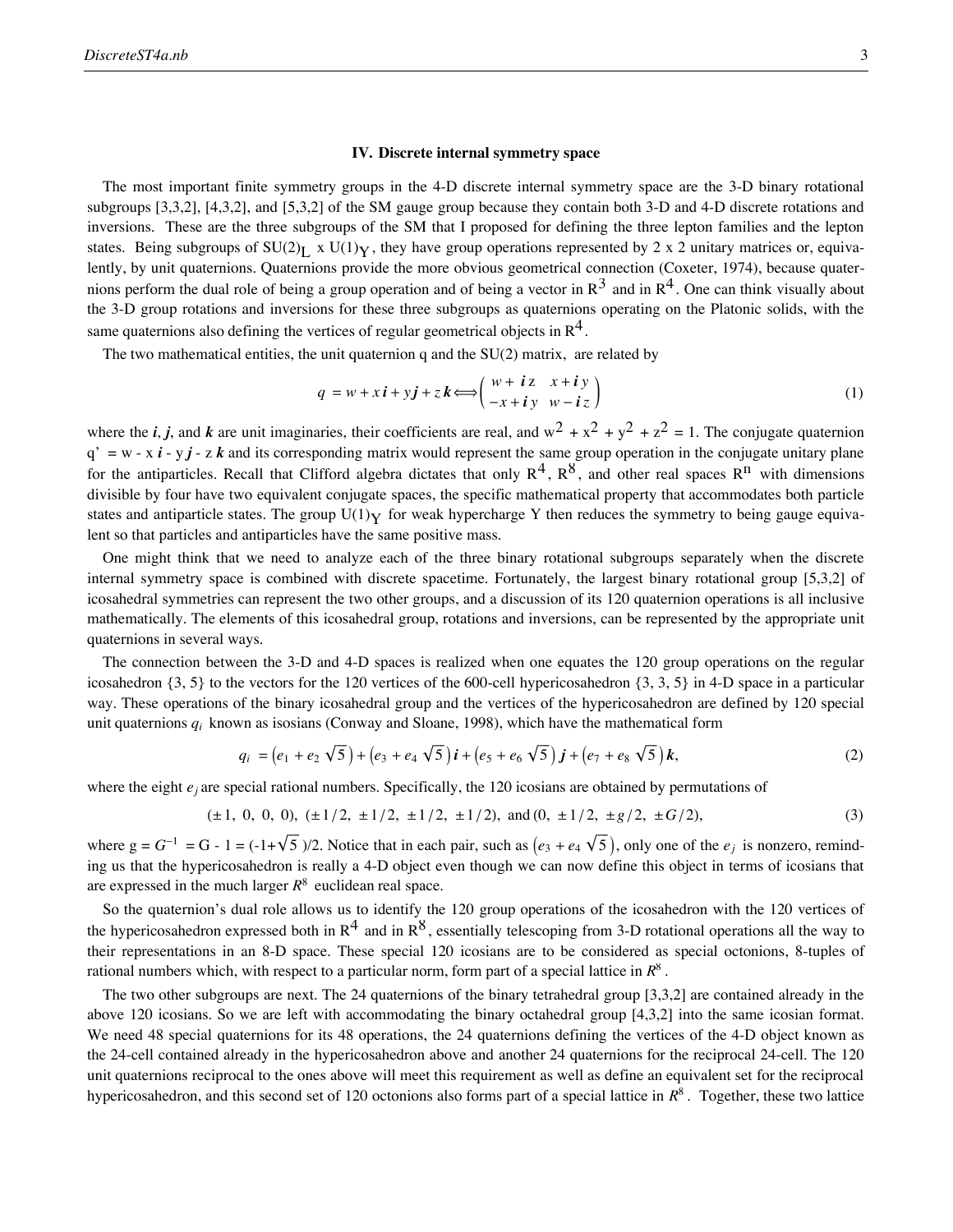$R^8$ 

parts of 120 icosians in each combine to form the 240 octonions of the famous  $E_8$  lattice in  $R^8$ , well known for being the densest lattice packing of spheres in 8-D.

Recall that the three binary rotation groups above are assigned to the lepton families because, as subgroups of the SM gauge group, they predict the the correct physical properties of lepton states, including the correct mass ratios. Therefore, the lepton states span only the 3-D real subspace  $R^3$  of the unitary plane. That is why leptons are color neutral and do not participate in the color interaction, which requires the ability to undergo 4-D rotations.

So how do I accommodate the quark states in the icosian picture? The quark states in the SM span the whole 4-D real space, i.e., the whole unitary plane, and I defined them to be the basis states of the 4-D finite binary rotational subgroups of the SM gauge group. But free quarks in spacetime do not exist because they are confined according to QCD, forming the colorless quark-antiquark, three-quark, or three-antiquark combinations called hadrons. Mathematically, these colorless hadron states span the 3-D subspace only, so their resultant discrete symmetry group must be isomorphic to one of the three binary rotational subgroups we have just considered. So the icosians enumerated above account for all the lepton states and for all the quark states as hadronic combinations.

#### **V. Discrete spacetime**

Linear transformations in discrete spacetime are described with quaternions for discrete rotations and discrete Lorentz boosts. Before considering these discrete transformations, however, I discuss the continuous transformations of the 'heavenly sphere' as a useful mathematical construct before reducing the symmetry for discrete transformations in a discrete spacetime.

The continuous Lorentz group SO(3,1) contains all the rotations and Lorentz boosts, both continuous and discrete, for the 4-D continuous spacetime with the Minkowski metric. Its operations are quaternions because there exists the isomorphism

$$
SO(3, 1) = PSL(2, \mathbb{C}).
$$
 (4)

The group PSL  $(2, \mathbb{C})$  consists of unit quaternions and is the quotient group SL $(2, \mathbb{C})$ /Z formed by its center Z, those elements of  $SL(2, \mathbb{C})$  which commute with all the rest of the group. Its 2 x 2 matrix representation has complex numbers as entries.

The continuous Lorentz transformations (as well as the spatial rotations) operate on the 'heavenly sphere'(Penrose and Rindler, 1987), i.e., the famous Riemann sphere formed by augmenting the complex plane C by the'point at infinity'. The Riemann sphere is also the space of states of a spin-1/2 particle. For the Lorentz transformations in spacetime, if you are located at the center of this 'heavenly sphere' so that the light rays from stars each pass through unique points on a unit celestial sphere surrounding you, then the Lorentz boost is a conformal transformation of the star locations. The constellations will look distorted because the apparent lengths of the lines connecting the stars will change but the angles between these connecting lines will remain the same.

These conformal transformations are called fractional linear transformations, or Möbius transformations, of the Riemann sphere, expressed by the general form (Jones and Singerman, 1987)

$$
w \mapsto \frac{\alpha w + \beta}{\gamma w + \delta} \,, \tag{5}
$$

with  $\alpha$ ,  $\beta$ ,  $\gamma$ , and  $\delta$  complex, and  $\alpha\delta$ - $\beta\gamma \neq 0$ . The 2 x 2 matrix representation for transformation of a spinor *v* as the map  $\nu \mapsto$ M*v* is

$$
M = \begin{pmatrix} \alpha & \beta \\ \gamma & \delta \end{pmatrix}.
$$
 (6)

Thus, M is the spinor representation of the Lorentz transformation. M acts on a vector  $A = vv^{\dagger}$  via  $A \mapsto MAM^{\dagger}$  (Manogue and Dray, 1993). All these reltionships are tied together by the group isomorphisms in continuous 4-D spacetime

$$
SO(3, 1) = Möbius group = PSL(2, \mathbb{C}).
$$
\n(7)

Discrete spacetime has discrete Lorentz transformations, not continuous ones. These discrete rotations and discrete Lorentz transformations are contained already in SO(3,1), and they tesselate the Riemann sphere. That is, they form regular polygons on its surface that correspond to the discrete symmetries of the binary tetrahedral, binary octahedral, and binary icosahedral rotation groups [3,3,2], [4,3,2], and [5,3,2], the same groups I used in the internal symmetry space for the discrete symmetries. Therefore, the 240 quaternions defined previously are required also for the discrete rotations and discrete Lorentz transformations in the discrete 4-D spacetime. Again, there are the same 240 icosian connections to octonions in  $R^8$  to form a second  $E_8$  lattice.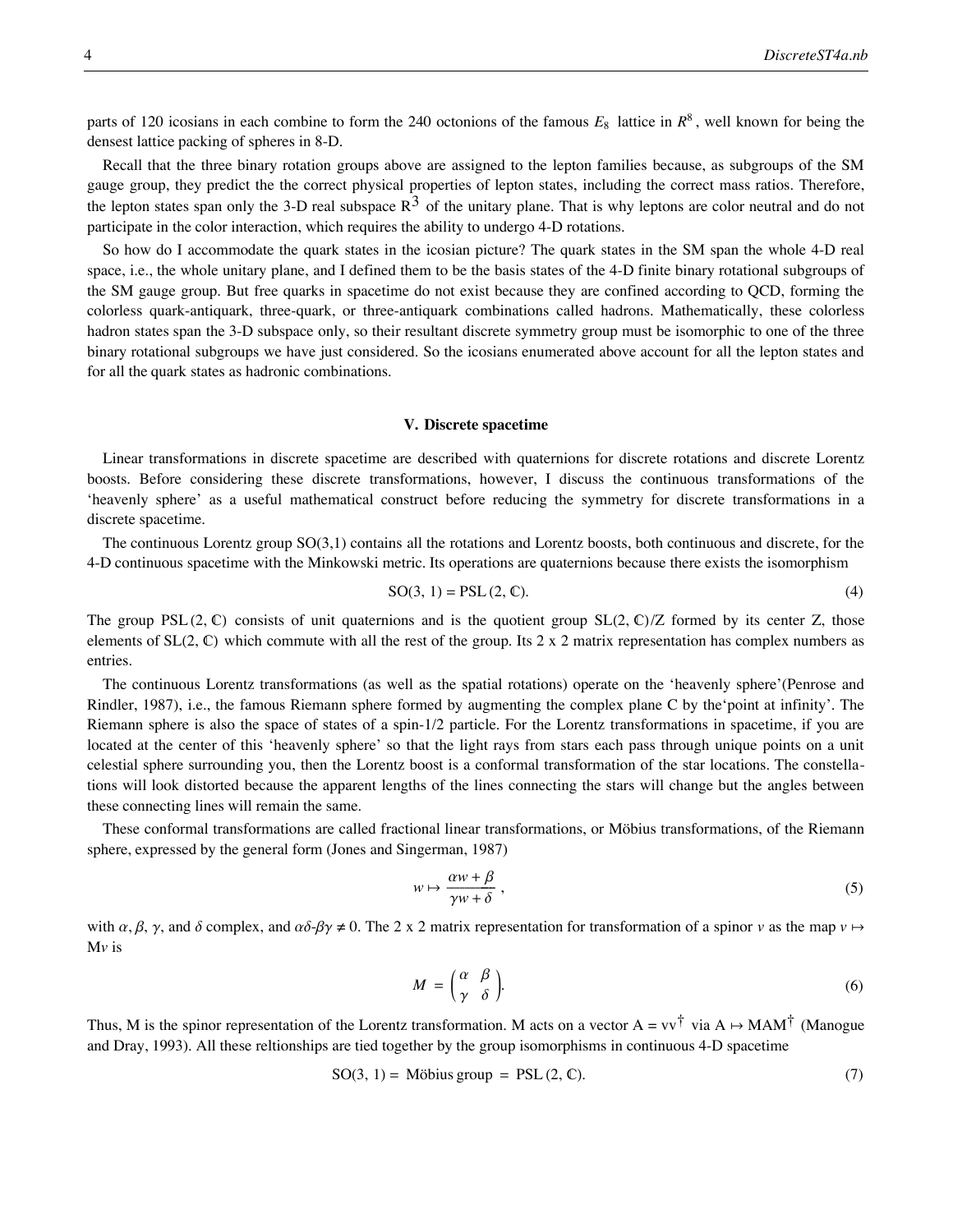Discrete spacetime has discrete Lorentz transformations, not continuous ones. These discrete rotations and discrete Lorentz transformations are contained already in SO(3,1), and they tesselate the Riemann sphere. That is, they form regular polygons on its surface that correspond to the discrete symmetries of the binary tetrahedral, binary octahedral, and binary icosahedral rotation groups [3,3,2], [4,3,2], and [5,3,2], the same groups I used in the internal symmetry space for the discrete symmetries. Therefore, the 240 quaternions defined previously are required also for the discrete rotations and discrete Lorentz transformations in the discrete 4-D spacetime. Again, there are the same 240 icosian connections to octonions in  $R^8$  to form a second  $E_8$  lattice.

Thus, the Lorentz group SO(3,1) with its linear transformations in a continuous 4-D spacetime, when reduced to its discrete transformations in a 4-D discrete spacetime, is connected mathematically by icosians to the E<sub>8</sub> lattice in  $R^8$ , telescoping the transformations from a smaller discrete spacetime to a larger one. Hence all linear transformations for the particles in a 4-D discrete spacetime have become represented by 240 discrete transformations in the 8-D discrete spacetime.

# **VI. New spacetime**

The discrete transformations in the 4-D discrete internal symmetry space and in the 4-D discrete spacetime are each represented by an  $E_8$  lattice in the 8-D space  $R^8$ . The finite group of the discrete symmetries of the E<sub>8</sub> lattice is the Weyl group E<sub>8</sub>, not to be confused with the continuous exceptional Lie group E<sub>8</sub>. Thus, the Weyl E<sub>8</sub> is a finite subgroup of SO(8), the continuous group of all rotations of the unit sphere in  $R^8$  with determinant unity. In this section I show how the two Weyl E8 groups combine to form a bigger group that operates in a discrete spacetime, and then in the next section I suggest a simple physical model for fundamental particles that would fit the geometry.

I have now two sets of 240 icosians each forming  $E_8$  lattices in  $R^8$ , each obeying the symmetry operations of the finite group Weyl E<sub>8</sub>. Each finite group of octonions acts as rotations and as vectors in  $R^8$ . I identify their direct product as the elements of a discrete subgroup of the continuous group  $PSL(2,0)$ , where  $\sigma$  represents all the unit octonions. That is, if all the unit octonions in each were present, not just the subset of unit octonions that form the  $E_8$  lattice, their direct product group would be the continuous group of 2 x 2 matrices in which all matrix entries are unit octonions. So the spinors in  $R^8$ are octonions.

The 8-D result is analogous to the 4-D result but different. Recall that in the 4-D case, one has  $PSL(2, \mathbb{C})$ , the group of 2  $x$  2 matrices with complex numbers as entries, with PSL(2,C) = SO(3,1), the Lorentz group in 4-D spacetime. Here in 8-D one has a surprise, for the final combined spacetime is bigger, being isomorphic to a 10-dimensional spacetime instead of 8 dimensional spacetime because

$$
PSL(2, 0) = SO(9, 1),
$$
\n(8)

the Lorentz group in 10-D spacetime.

Applied to the discrete case, the combined group is the discrete subgroup

discrete 
$$
PSL(2, 0) =
$$
 discrete  $SO(9, 1)$ , (9)

that is, the discrete Lorentz group in discrete 10-D spacetime. The same results, expressed in terms of the Weyl  $E_8$  groups, is

$$
Weyl E_8 x Weyl E_8 = 'Weyl'SO(9, 1), \qquad (10)
$$

where 'Weyl'  $SO(9,1)$  is defined by the direct product on the left.

Working in reverse, the discrete 10-D spacetime divides into two parts as a 4-D discrete spacetime plus a 4-D discrete internal symmetry space. There are two surprises in this result: (1) combining a discrete 4-D internal symmetry space with a discrete 4-D spacetime creates a discrete 10-D spacetime, not a discrete 8-D spacetime, and (2) a continuous 10-D spacetime, when 'discretized', is not required to partition into a 4-D spacetime plus a 6-D 'curled up' space as proposed in superstring theory.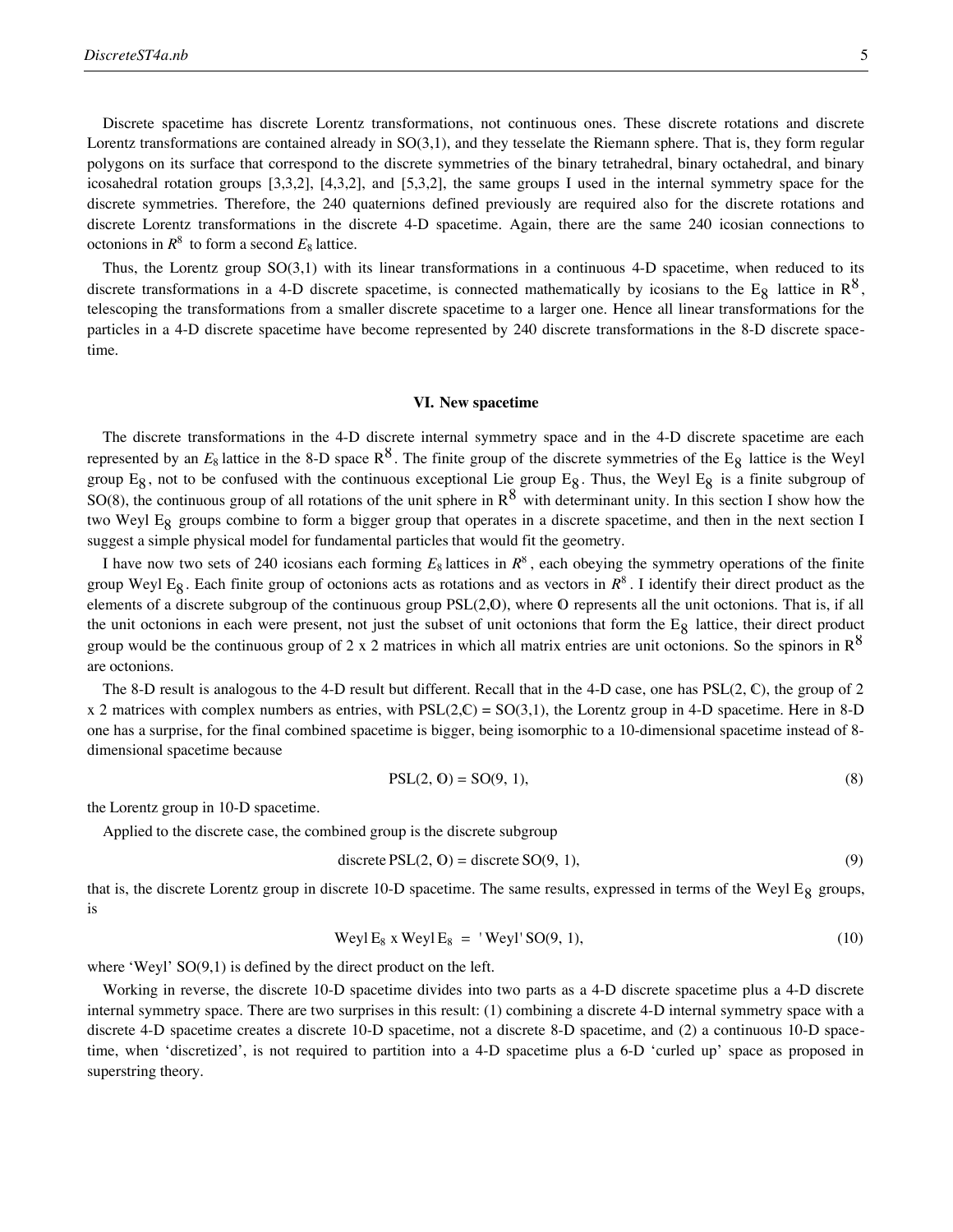# **VII. Physical model**

My 1994 paper proposed that leptons have the symmetries of the 3-D regular polyhedral groups and that quarks have the symmetries of the 4-D regular polytope groups, these groups being subgroups of the SM gauge group. The analysis hinted that the internal symmetry space could be the discrete 4-D space considered above. Now that I have combined this discrete internal symmetry space with a discrete 4-D spacetime to achieve mathematically a discrete 10-D spacetime, the question arises: Are the leptons and quarks 3-D and 4-D objects physically, or are they something else, perhaps 8-D or 10-D objects?

In order to answer this question I need to formulate a reasonable physical model of fundamental particles in this discrete spacetime environment. The simplest mathematical viewpoint is that discrete spacetime is composed of identical entities, call them nodes, that have no *measureable* physical properties until they collectively distort spacetime to form a fundamental particle such as the electron, for example. The collection of nodes and its distortion of the surrounding spacetime exhibit the discrete symmetry of the appropriate finite binary rotation group for the specific particle. For example, the electron family has the discrete symmetry of the binary tetrahedral group and the electron is one of its two possible orthogonal basis states. So the distortion for the collection of nodes called the electron will exhibit the discrete symmetries of its [3,3,2] group as all of its physical properties emerge for this specific collection and did not exist beforehand. Simultaneously, the positron forms in the conjugate space.

One can begin with a regular lattice of nodes in both the normal unitary plane and in its conjugate unitary plane, or consider the equivalent  $R^4$  spaces, and then imagine that a spacetime distortion appears in both to form a particle-antiparticle pair. Mathematically, one begins with an isotropic vector, also called a zero length vector, which is orthogonal to itself, that gets divided into two unit spinors corresponding to the creation of the particle-antiparticle pair. No conservations laws are violated because their quantum numbers are opposite and the sum of the total mass energy plus their total potential energy is zero. The spacetime distortion that is the particle and its 'field' mathematically brings the nodes closer together locally with a corresponding adjustment to the node spacing all the way out to infinite distance, all the while keeping the appropriate discrete rotational symmetry intact. The gravitational interaction associated with this discrete symmetry therefore extends to infinite distance.

This model of particle creation must treat leptons as 3-D objects and quarks as 4-D objects in a discrete 4-D spacetime. There are no isolated quarks, for they immediately form 3-D objects called hadrons. These lepton states and hadron states are described by quaternions of the form  $w + x\mathbf{i} + y\mathbf{j} + z\mathbf{k}$ , so these 3-D objects 'live' in the three imaginary dimensions, and the 4th dimension can be called time. Therefore, leptons and hadrons each experience the 'passage of time', while indiviual quarks do not have this freedom until they form hadrons.

If this physical model is a reasonable approximation to describing the world of particles, why are superstring researchers working in 10-dimensions or more? Because one desires a single symmetry group that includes both the group of spacetime transformations of particles and the group of internal symmetries for the particle interactions. At the Planck scale, if one has a continuous group, then the smallest dimensional continuous spacetime one can use is 10-D in order to have a viable Lagrangian. Reducing this 10-D spacetime to the low energy regime of the SM in 4-D spacetime, its 10-D spacetime has been postulated to divide into 4-D spacetime plus an additional 6-dimensional 'curled up' space in which to accommodate the SM. But this approach using continuous groups to connect back to the SM has proven difficult, although some significant advances have been achieved.

The analysis presented above for combining the two discrete Weyl  $E_8$  groups shows that the combined group operates in 10-dimensional discrete spacetime with all the group operations being discrete. No separate 'curled up' space is required at the low energy limit corresponding to a distance scale of about  $10^{-23}$  meters or larger. The discreteness at the Planck scale and the 'hidden' discreteness postulated for all larger distance scales is the mathematical feature that permits the direct unique connection through icosians from the high energy world to the familiar low energy world of the SM.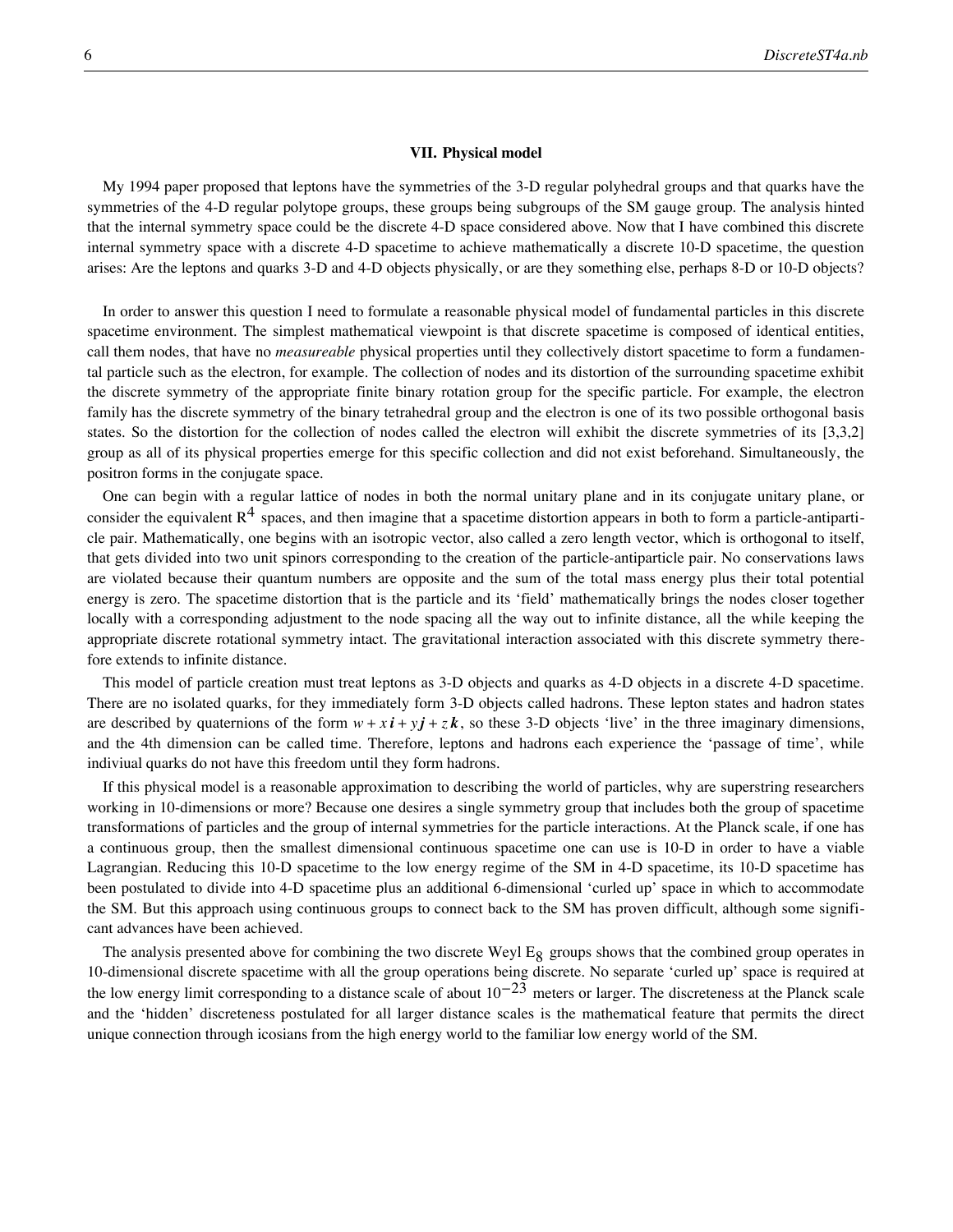### **VIII. Further mathematical connections**

The mathematical connections of these binary polyhedral groups to number theory, geometry, and algebra are too numerous to list in this short article. In fact, if one were to choose groups in mathematics upon which to construct the symmetries of the universe, one couldn't choose a better set, for "... in a very profound way, the finite groups of symmetries in 3-space 'see' the simple Lie groups (and hence literally Lie theory) in all dimensions." (Kostant, 1984). I provide a brief survey of a few important connections here and will discuss more of them in detail in a future article.

The continuous group  $PSL(2,\mathbb{C})$  defines a torus, as does  $PSL(2,\mathbb{O})$ . In discrete  $PSL(2,\mathbb{C})$  and discrete  $PSL(2,\mathbb{O})$  for the discrete spacetime cases, there are special symmetry points on each torus corresponding to the elements of the finite binary polyhedral groups. An important mathematical property of the binary polyhedral groups is their connection to elliptic modular functions and the famous j-invariant function, which has integer coefficients in its series expansion related to the largest of the finite simple groups called the Monster.

 The binary tetrahedral, octahedral and icosahedral rotation groups are the finite groups of Mobius transformations  $PSL(2, Z_3)$ ,  $PSL(2, Z_4)$ , and  $PSL(2, Z_5)$ , respectively, where  $Z_n$  denotes integers mod (n).  $PSL(2, Z_n)$  is often called the modular group  $\Gamma(n)$ . PSL(2,  $Z_n$ ) = SL(2,  $Z_n$ )/{ $\pm$ I}, so these three binary polyhedral groups (along with the cyclic and dihedral groups) are the finite modular subgroups of PSL( 2,  $\mathbb{C}$ ) and are also discrete subgroups of PSL(2,  $\mathbb{R}$ ). PSL(2,  $Z_n$ ) is simple in only three cases: n = 5, 7, 11. And these three cases are the Platonic groups again:  $A_5$  and its subgroup  $A_4$ ,  $S_4$ , and  $A_5$ , respectively (Kostant, 1995).

An important mathematical property for physics is that our binary polyhedral groups, the  $\Gamma(n)$ , are generated by the two transformations

$$
X: \tau \mapsto -1/\tau \qquad Y: \tau \mapsto \tau + 1,\tag{11}
$$

with  $\tau$  being the lattice parameter for the plane associated with forming the tesselations of the toroidal Riemann surface. The j-invariant function  $j(\tau)$  of elliptic modular functions exhibits this transformation behavior. Consequently, functions describing the physical properties of the fundamental leptons and quarks will have these same transformation properties. So here is where the duality theorems of M-theory, such as the S duality relating the theory at physical coupling g to coupling at 1/g, arise naturally from mathematical properties of the finite binary polyhedral groups.

Octonions and the triality connection for spinors and vectors in  $R^8$  are related to the fundamental interactions. In 8-D, the fundamental matrix representations both for left- and right-handed spinors and for vectors are the same dimension, 8 x 8 (Baez, 2001), leading to many interesting mathematical properties. For example, an electron represented by a left-handed octonionic spinor interacting with a  $W<sup>+</sup>$  boson represented by an octonionic vector becomes an electron neutrino, again an octonionic spinor. Geometrically, this interaction looks like three E<sub>8</sub> lattices combining momentarily to form the famous 24dimensional Leech lattice!

By using a discrete spacetime, Nature has established a universe based upon fundamental mathematics for fundamental physics principles. I expect that all physical constants will be shown to arise from fundamental mathematical relationships, dictating one universe with unique constant values.

# **IX. Experimental tests**

There is no direct test yet devised for discrete spacetime. However, the discrete internal symmetry space approach I introduced in my 1994 article dictates a fourth quark family with a b' quark at about 80 GeV and a t' quark at about 2600 GeV. The production of this b' quark with the detection of its decay to a b quark and a high energy photon seems to be the only attainable empirical test for discreteness. Its appearance in collider decays would be an enormously important event in particle physics, verifying that the internal symmetry space is discrete and strongly suggesting that the "surrounding" spacetime is discrete.

However, the b' quark has remain hidden among the collision debris at Fermilab because its flavor changing neutral current (FCNC) decay channel has a very low probability compared to all the other particle decays in this energy regime. At